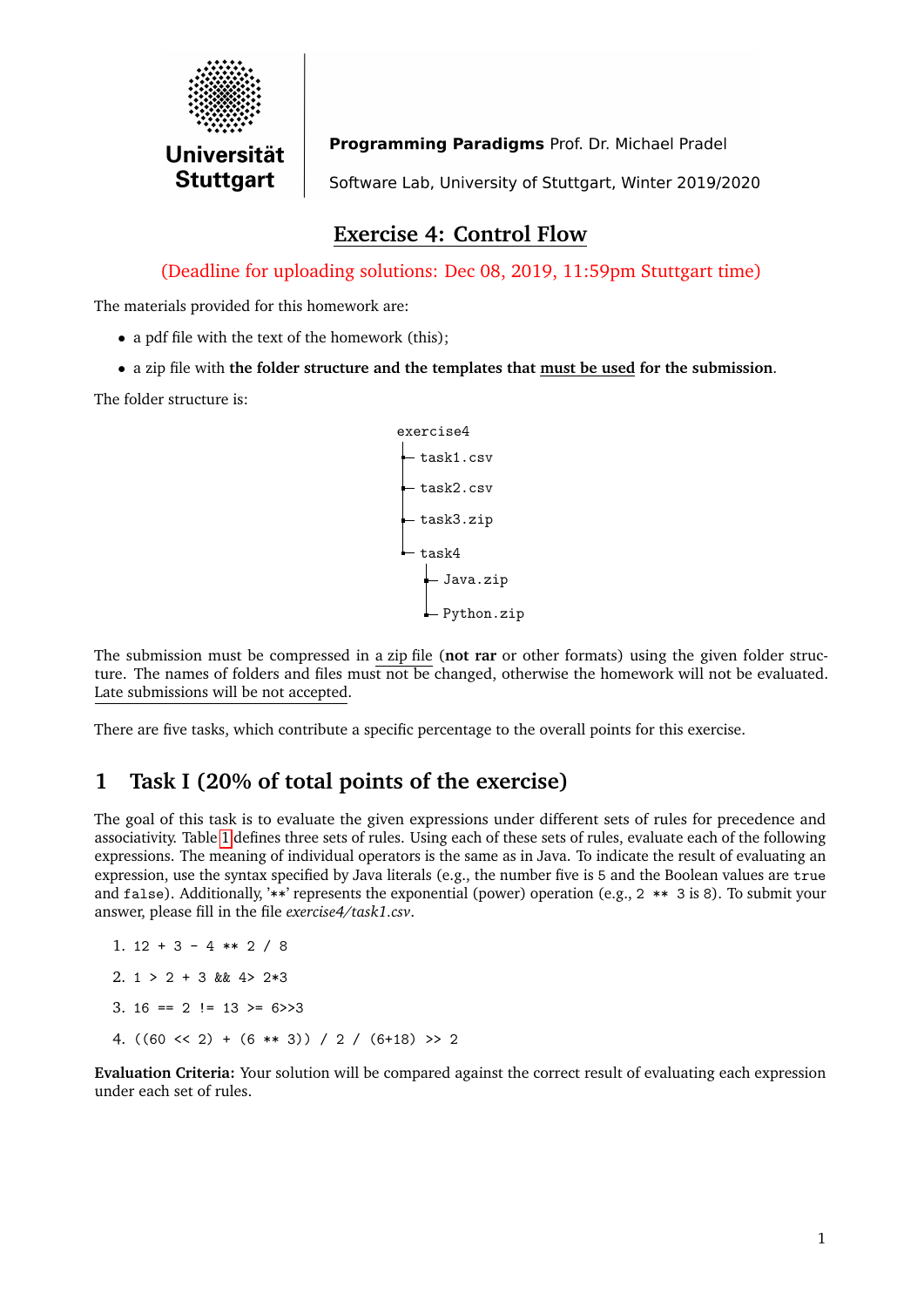<span id="page-1-0"></span>

| Operator      | Rules 1 |       | Rules <sub>2</sub> |    | Rules 3      |                  |
|---------------|---------|-------|--------------------|----|--------------|------------------|
|               | Assoc.  | Prec. | Assoc. Prec.       |    | Assoc. Prec. |                  |
| $^{++}$       |         | 2     |                    | 2  |              | 2                |
|               |         | 2     |                    | 2  |              | $\boldsymbol{2}$ |
| $***$         | R-L     | 2     | R-L                | 3  | R-L          | $\overline{2}$   |
| Ţ             |         | 2     |                    | 4  |              | 3                |
| %             | L-R     | 3     | L-R                | 6  | $L-R$        | $\overline{4}$   |
| $\ast$        | $L-R$   | 3     | $L-R$              | 6  | $L-R$        | 4                |
| Τ             | L-R     | 3     | L-R                | 6  | L-R          | 4                |
| $\ddot{}$     | $L-R$   | 4     | $L-R$              | 5  | $L-R$        | 3                |
|               | L-R     | 4     | L-R                | 5  | L-R          | $\,$ 3 $\,$      |
| $\rightarrow$ | $L-R$   | 5     | $L-R$              | 6  | $L-R$        | 5                |
| <<            | L-R     | 5     | $L-R$              | 6  | $L-R$        | 5                |
| $\geq$        | $L-R$   | 6     | $L-R$              | 7  | L-R          | 6                |
| $>=$          | L-R     | 6     | $L-R$              | 7  | L-R          | 6                |
| $==$          | $L-R$   | 7     | L-R                | 8  | $L-R$        | 7                |
| $l =$         | L-R     | 7     | $L-R$              | 8  | $L-R$        | 7                |
| &&            | L-R     | 8     | $L-R$              | 8  | L-R          | 7                |
| П             | L-R     | 9     | L-R                | 9  | L-R          | 8                |
| $=$           | $R-L$   | 11    | $L-R$              | 11 | R-L          | 10               |
| $+=$          | $R-L$   | 11    | R-L                | 11 | R-L          | 10               |
| -=            | R-L     | 11    | $R-L$              | 11 | R-L          | 10               |

Table 1: Three sets of rules for precedence and associativity. A lower number of in the "Prec." column means higher precedence. The "Assoc." column indicates whether the operator is left-associative ("L-R") or right-associative ("R-L"). For unary operators, the associativity is not defined.

#### **2 Task II (25% of total points of the exercise)**

This task is about understanding the concept of **continuations**. You are provided with two incomplete **Ruby** functions and possible code fragments to be used to complete the code. Please fill in some of the blanks with some of the provided code fragments. You can fill in at most one code fragment per blank. Once completed, the functions should compute the factorial and the Fibonacci function of a given integer.

Submit the correct assignments of blanks to code fragments in the solution file *exercise4/task2.csv*. In the provided skeleton file, for each blank either fill in either the number of the correct fragment or 0 to indicate that none of the fragments should be inserted.

Incomplete Code

```
1 def factorial (i)2 -Lblank1-L3 - 20lank2 - 24 if (i == 0) then
5 __blank3__
6 return f
    else
8 -Lblank4-L9 end
10 __blank5__
11 end
12
13 def fibonacci(n)14 __blank6__
15 if i < n then
|16 __blank7__
17 else
|18 -blank8-19 end
|20 \t -101ank921 return f
22 end
```